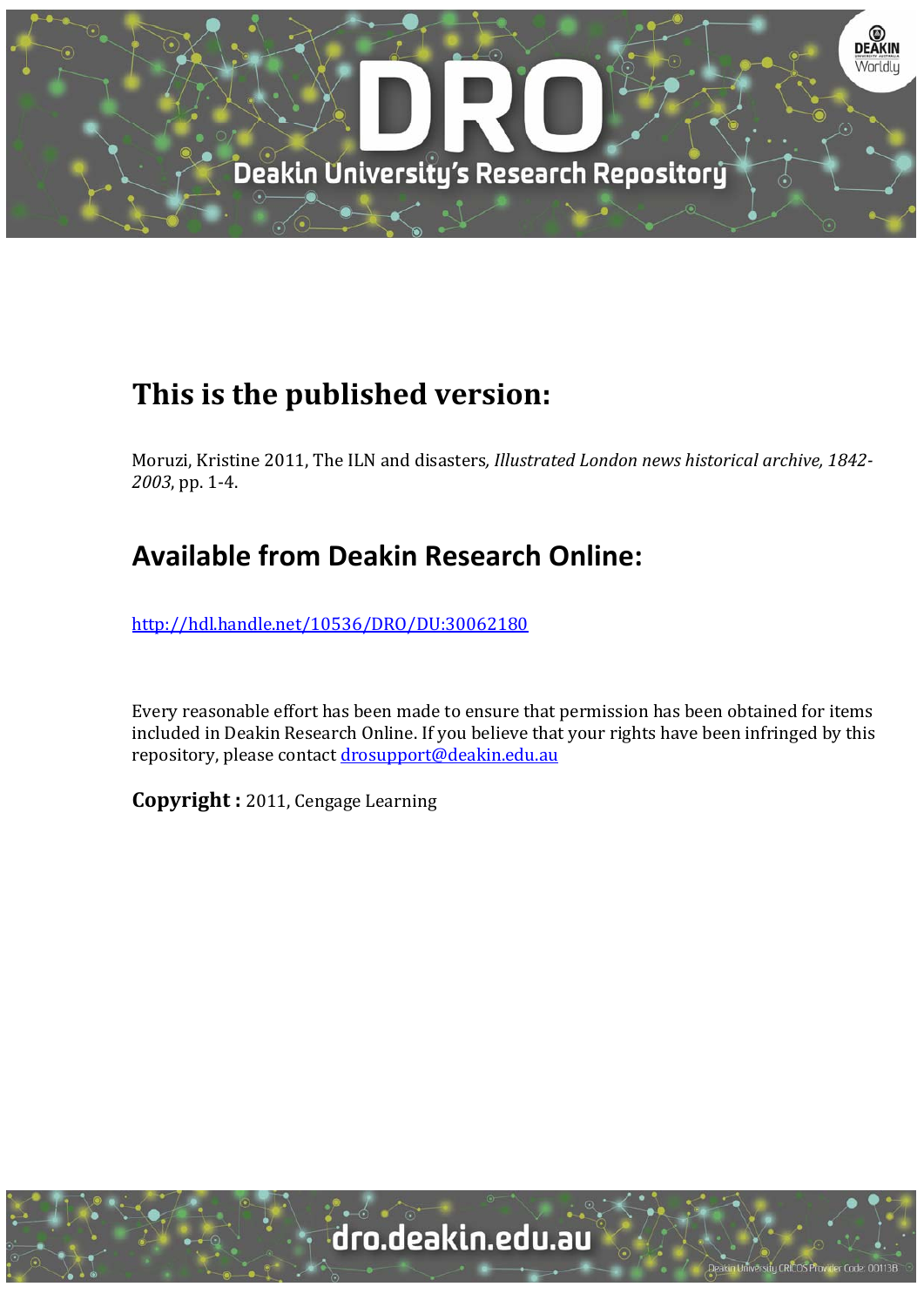# **WS** Historical Archive  $1842 - 2003$

### **The** *ILN* **and Disasters by Dr Kristine Moruzi**

### **Introduction**

The first number of the *Illustrated London News* on 14 May 1842 [HN3100004323] reflects the newspaper's initial, and longstanding, dedication to the illustrated coverage of devastating events from around the world. The Fire of Hamburg began on 5 May, and the *ILN* felt it was sufficiently newsworthy to merit an illustration on the first page of its

Dr Kristine Moruzi is Grant Notley Postdoctoral Fellow in the Department of English and Film Studies at University of Alberta

first number, and also included a detailed description of the fire on page two. As Patrick Leary notes, this illustration was based on a cityscape of Hamburg from the British Library, to which flames and smoke were added. Moreover, the eyewitness detail comes from other sources, including a correspondent from the Times, and contains descriptions of the fire's progress through the city and the devastation that ensued. In its early days, the *ILN* used the resources available to them to create content, including existing illustrations that could be modified and transformed into woodcuts, and extracts from other periodicals. The incorporation of extracted material was a common practice at the time, and lax copyright laws meant that no permission was needed and no compensation was paid for the use of these materials.

### **Coverage**

Searching on the key word "disaster" in the *ILN* provides valuable evidence of what reporters and editors of the time considered disastrous. A preliminary search on "disaster" in full text produces more than 6500 results between 1842 and 2003, while the same search in keywords produces over 950 results. Yet even these impressive results do not reflect the full scope of the *ILN*'s coverage. A robust search would necessarily include a variety of search terms since the fire of Hamburg, for example, is never referred to as a disaster, with reporters and correspondents using the term "devastation" instead. Nonetheless, a specific search on "railway disaster" or "colliery disaster" pulls up many results, primarily from the nineteenth century, and demonstrates how the types of disastrous events shifted as technology and safety measures improved. At the same time, as new technologies were introduced (such as aircraft), new types of disasters occurred. The twentieth century sees an increase in air disasters, for example, and a decline in the number of the mining tragedies.

### **Illustrations**

The disaster coverage that the *ILN* provided was often highly visual. Front-page illustrations, and later photographs, of these disastrous events were intended to attract readers. In its opening "Address", the *ILN* trumpeted its wood engravings as providing the public with "the very form and presence of events as they transpire". The degree to which these illustrations were fabricated is open to debate. As Brian Maidment explains, illustrations of international events where reporters were unlikely to have been present were more prone to invention. Nonetheless, the *ILN* often insisted that its illustrations were "based on a sketch" that was done at the time of the disaster.

Disasters illustrated on the front page included the "Great Disaster in the Channel" [HN3100088629] in 1873, the "Railway Disaster at Doncaster" [HN3100128376] in 1887, the "Military Disaster in Manipore" [HN3100461388] in 1891, and the "Disastrous Colliery Explosion" [HN3100139567] in 1892, to name but a few. An intriguing and much more light-hearted example appears on the front page of the 21 February 1948 number, which includes a half-page photograph showing two dogs in parachutes jumping out of a plane and a smaller photo of dog-parachutists in a transport aircraft. The accompanying article discusses the role of Huskies in helping to rescue persons stranded by aircraft crashes in locations where air rescue is impossible. While the illustrations are generally designed to reflect the reality of the disaster, on other occasions they are intended to pique the public's interest.

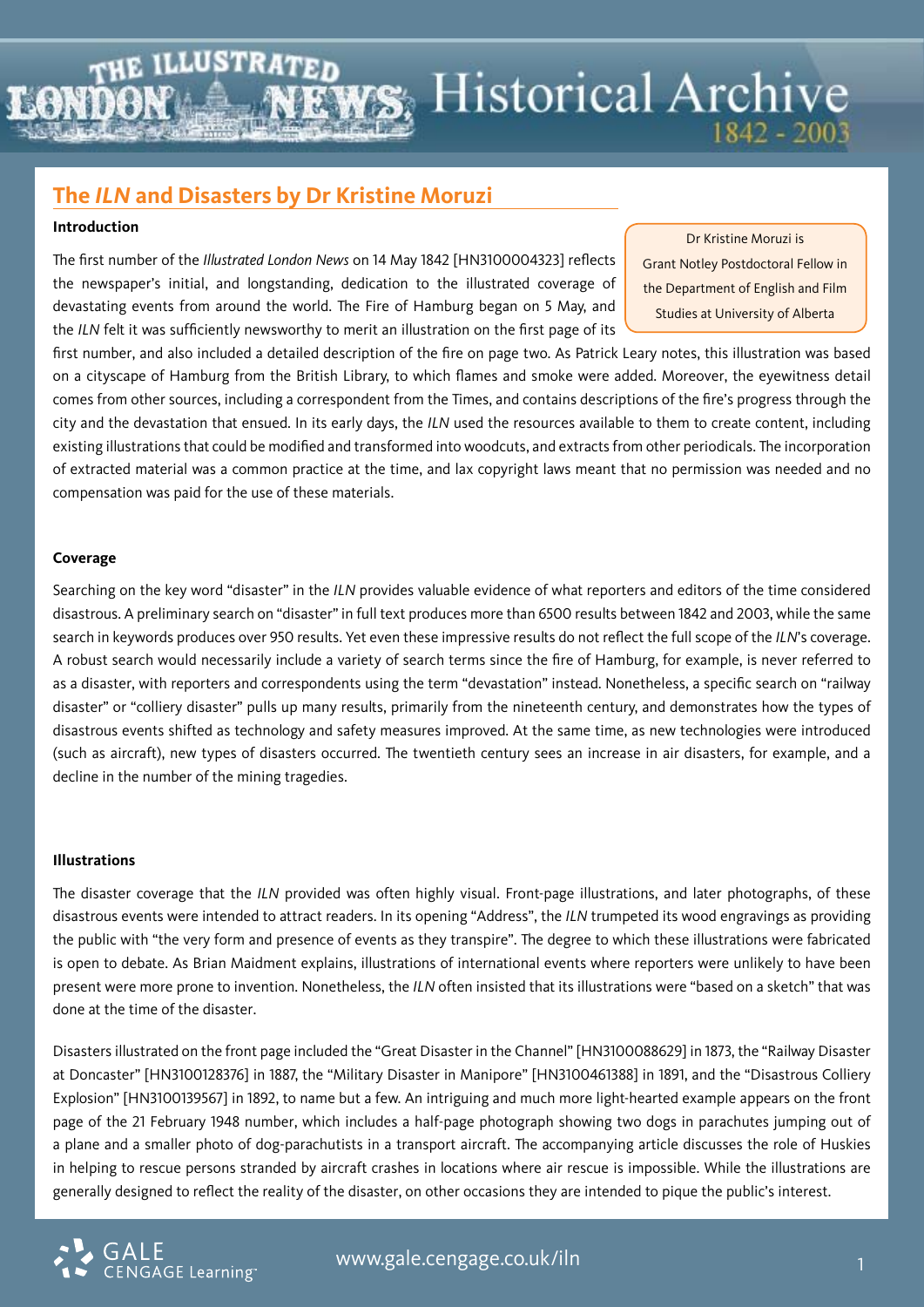# **Historical Archive**  $1842 - 2003$

### **The R101 Disaster**

A major air disaster that received extensive coverage in the *ILN* was the 5 October 1930 crash of the "great British airship", the R101. On 11 October [HN3100287249], the newspaper published a Special Number that celebrated the British engineering accomplishment while mourning the loss of life when the ship crashed in France en route to Egypt and India and was destroyed by fire. The *ILN* called the crash the "greatest disaster in the history of aviation" and the front-page photograph is a stark image of the skeleton of the ship with most of its fabric burnt away. The extensive collection of photographs and illustrations provides details of the engineering feat, honours the team of aeronautical experts who perished in the crash, and surveys the wreckage.

Clearly, the *ILN* felt that its reading public was interested in disasters, and it provided extensive coverage of major events like railway, mining, and aircraft accidents, as well as natural disasters like floods, earthquakes, and fires. At the same time, however, the coverage of disasters like the crash of the R101 was not merely opportunism designed to attract new readers. The newspaper had already demonstrated its interest in the technological marvel of the airship with its coverage of the successful return of an earlier model, the R100, from Canada (23 August 1930 [ HN3100286697]) and a discussion of how the R101 would "dock" in Egypt and India (4 October 1930 [HN3100287195]).

### **Reporting Disasters - A Case Study of the Titanic**

While the disasters covered in the pages of the *ILN* emphasize the newspaper's topicality and the currency of the magazine, its weekly format and the timing of its publication meant that it sometimes had to scramble for content at the last minute. For example, the 20 April 1912 [link to browse special issue] edition is ostensibly a "Special Number" dealing with the 14 April sinking of the RMS Titanic, but the only reference to the tragedy is a front-page photo of a giant iceberg "akin to that which caused the sinking of the 'Titanic'" and a short excerpt discussing the possibility of detecting icebergs by measuring sea temperature. The *ILN*'s much more exhaustive coverage of the disaster appeared the following week.

Because of the timing of the publication, the *ILN* was able to provide more extensive coverage of the disaster in its 27 April 1912 [link to browse issue] number, which contains numerous photographs, illustrations, and text that emphasize a variety of different aspects of the tragedy. The double-page illustration, "Looking at the book of the lost and at news of the sea-tragedy: At Lloyd's" [HN3100547138], highlights the role of the world-famous marine insurance underwriter and provides a brief history of the firm. In G.K. Chesterton's regular feature, "Our Notebook," he uses the shipwreck as an analogy for modern society, in which "[o]ur whole civilisation is indeed very like the Titanic; alike in its power and its impotence, its security and its insecurity". The *ILN* also included a page of photographs of some passengers, both "saved and lost", as well as brief descriptions of these notable men and women. It drew attention to the technical aspects of the shipwreck, such as "The 'Titanic's' Boats: Were They Too Far from the Water?"[HN3100547141], which includes a full-page illustration of the ship indicating the distance the lifeboats were lowered to the water. The number of lifeboats also came in for criticism in W.B. Robinson's full-page illustration of "Boats Carried and Boats Needed to Save All: Vital Figures" [HN3100547142], which identified a number of different ocean-liners, the number of lifeboats required to save all the passengers and crew, and the number of lifeboats they actually carry. The newspaper celebrated the heroes of the tragedy, including photographs of the Cunard ship "Carpathia" that responded to the emergency and of the musicians who continued to perform as the Titanic was sinking.

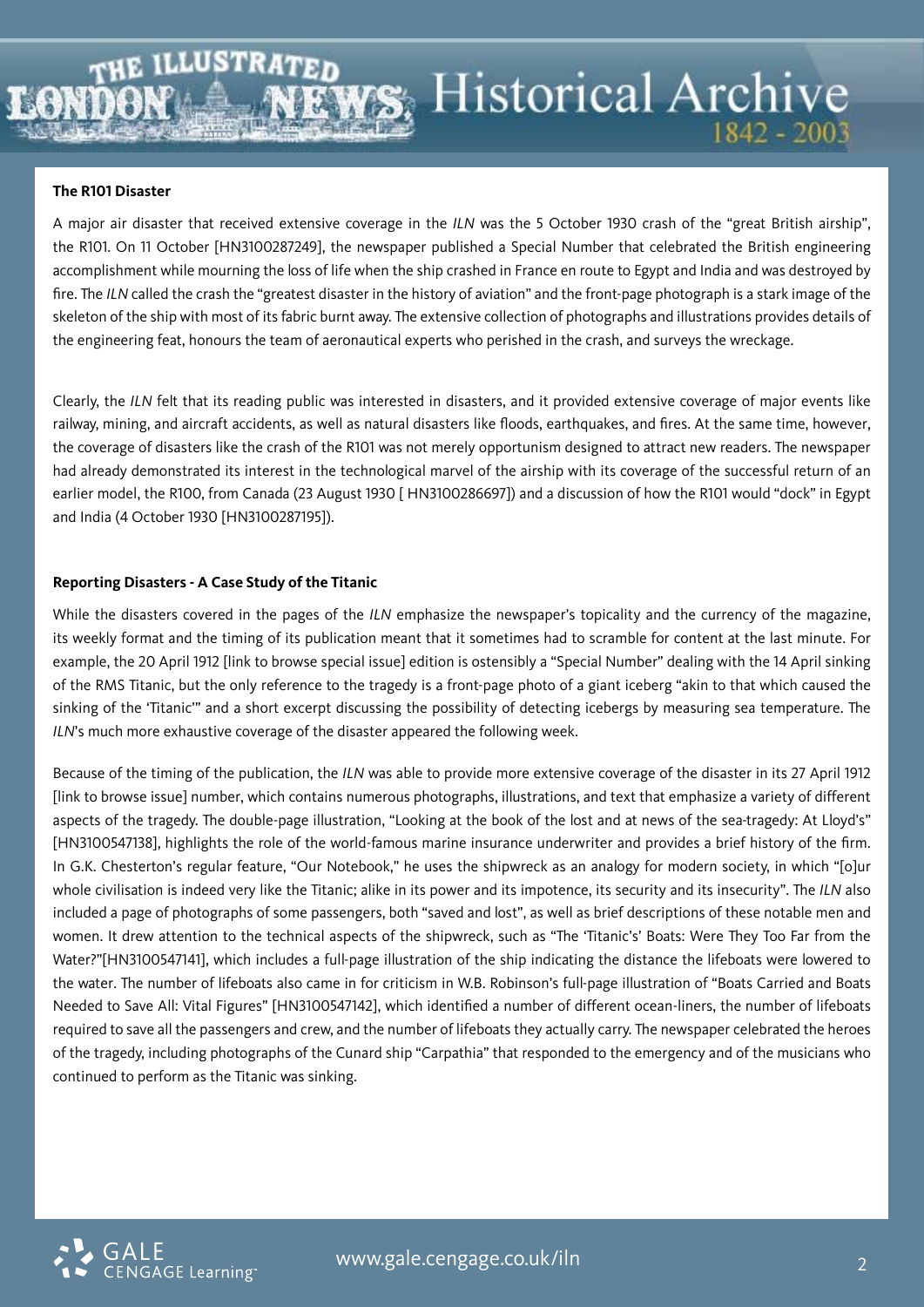### **National and International Disasters**

The *ILN* focused on both national and international disasters, although understandably there was a predominant interest in local events. Some local events were evidently so well known that the *ILN* provided little in the way of direct coverage. For example, the 1902 disaster at Ibrox Park in Glasgow, where 25 fans were killed and another 517 injured when the stands collapsed after a night of heavy rain, resulted in a front-page illustration on 12 April 1902 [HN3100177396] with a caption, but no article to accompany the image. A brief mention of the "appalling disaster" at Glasgow, with casualties equal to those in the contested action in the Transvaal of the Second Boer War, is the only other reference to the tragedy. At least some disasters, then, were so well known that the *ILN* could capitalize on the popular response to the tragedy by including an illustration. While other newspapers such as the Times covered the details of the disaster more extensively, including publishing the names of the dead, the *ILN* was able to provide yet another perspective through its use of illustrations.

In addition to these well-known, local disasters, events from far and wide also received the attention of the *ILN*. Two Canadian bridge disasters, the 1907 collapse of the Quebec Bridge and the 1958 collapse of the new Second Narrows Bridge in Vancouver, both merited illustrations and articles in the *ILN*. In America, floods, fires, and railway disasters were also of interest. Closer to home, disasters on the European continent, and especially France, received special attention. The French colliery disaster of 1906, for example, is described as the "greatest colliery disaster on record" [HN3100531152] with at least 1150 miners losing their lives. Given the frequency of mining accidents in England, this event must have struck a strong chord with British readers.

The importance placed by the Illustrated London News on illustrating national and international disasters provides a vital site for understanding the past. We can see shifts in the types of events that were deemed disastrous as well as how technological advances and increasingly safer work environments lessened the dangers of certain occupations. By examining the disasters that merited coverage alongside the volume of contextual material included within the pages of the *ILN*, we can begin to better understand both the importance of and the reader's familiarity with the disaster. Not only does this archive give us more visual and textual information about disasters with which we are already familiar, it also provides us with a view of other, less well-known events that reporters of the day felt were disasters in their own right.

#### **Five examples from the** *ILN*

1. The Wreck of the "Flying Welshman," October 3: The Scene Immediately after the Accident. Gale Document Number: HN3100190773

By 1904, the *ILN* was regularly using photographs. A double-page spread of the wreck of the "Flying Welshman" (Gale Document Number: HN3100190785) contains four photos of the debris. This front-page illustration conveys the chaos and confusion immediately following the crash despite the fact that the sketch artist was unlikely to have been present at that time.

2. The Greatest Disaster in the History of Aviation: The Torn and Twisted Skeleton of "R 101": An Aerial View of the Wreck on a Hillside near Beauvais

### Gale Document Number: HN3100287274

The crash of the British airship R101 in France was a major event in 1930, both because of the *ILN*'s interest in the progress of airship development and because of the loss of life.



1842 - 2003